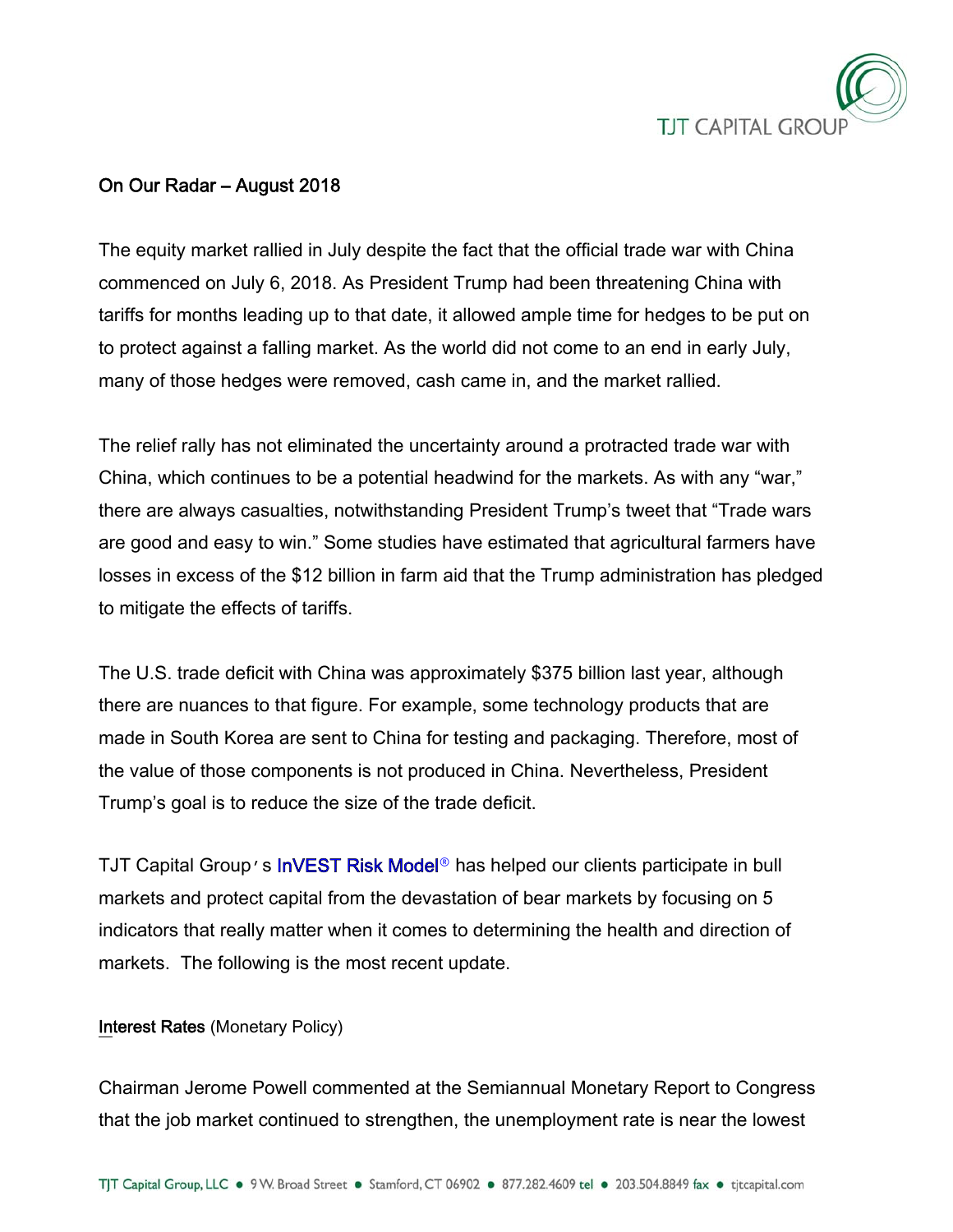

level of the past two decades, and that inflation (Personal Consumption Expenditures) "increased 2.3 percent over the twelve months ending in May." As such, the Fed would look to "gradually return interest rates to a more normal level without disrupting financial markets or the economy."

The size of the Fed's balance sheet is approximately \$4.27 trillion, down only about 5 percent from the peak of roughly \$4.5 trillion seen in January 2015. The Fed is extremely concerned about financial stability, and is trying to wean the markets off of their quantitative easing program without tightening financial conditions too much.

As seen in the accompanying chart, when financial conditions tighten materially, as they did in late 2007, it is usually a harbinger of difficult times as liquidity in the economy evaporates. The Fed is well aware of this, which is why they are gradually changing policy. Nevertheless, interest rates continue to move higher.

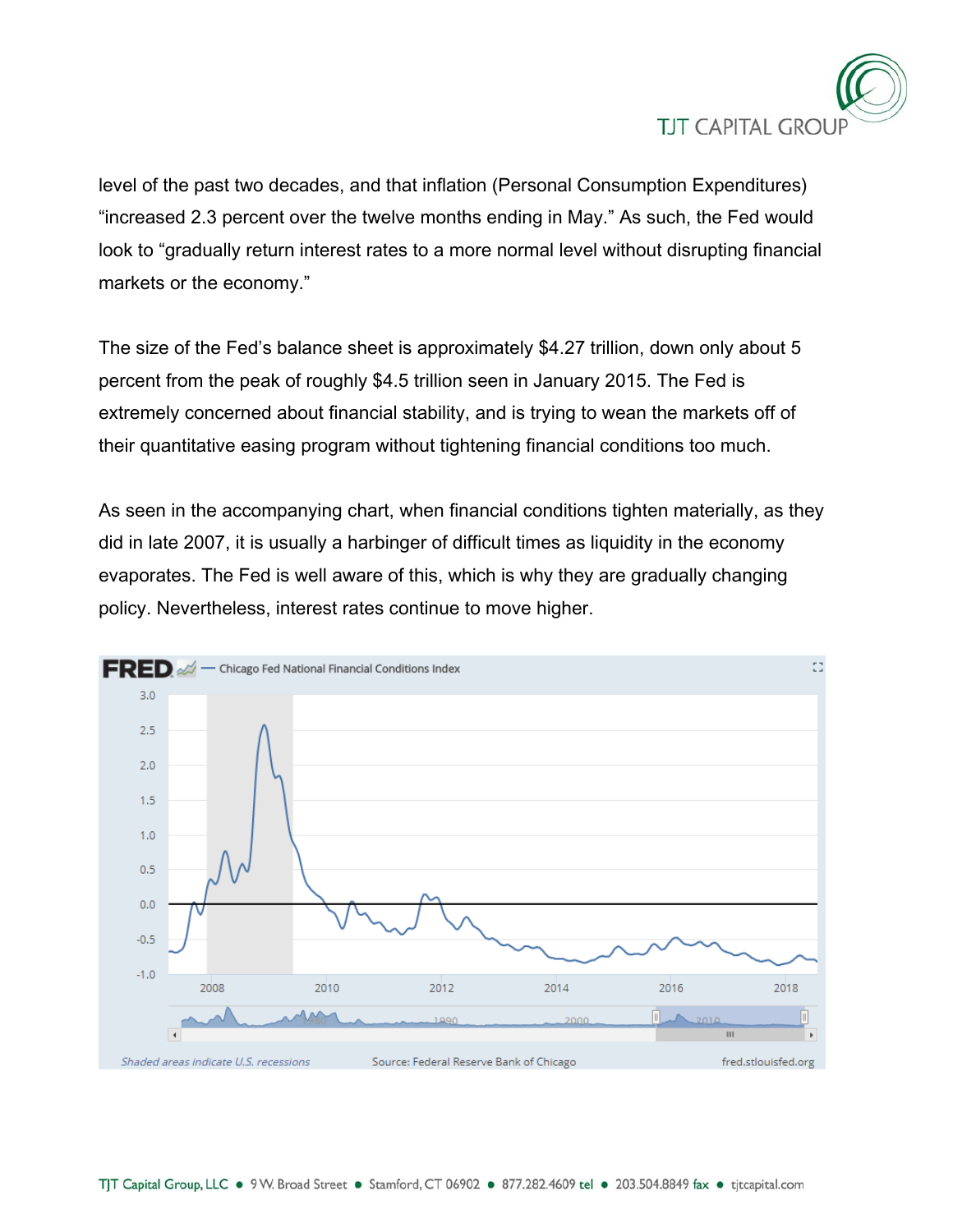

## Valuation

Current operating earnings for the S&P 500 for calendar year 2018 are estimated to be roughly \$158, with estimates for calendar year 2019 at about \$175. Much of the increase is due to the corporate tax cut and the recovery in the energy sector.

As we enter the fall season, the market should start to discount the 2019 earnings. At the end of July the S&P P/E (price/earnings) ratio was 18.8-times 2018 estimates, and approximately 16-times 2019 earnings estimates. With interest rates and inflation still relatively low, we view equity market valuation to be in fair territory.

## Economic Cycle

The markets were also boosted by solid economic and earnings reports. The U.S. economy grew at a 4.1 percent pace in the second quarter, up from the 2.2 percent pace seen in the first quarter, and the best quarter since the third quarter of 2014. Ironically, some of the growth was actually due to the impending trade war as companies stockpiled additional inventory in advance.

The Leading Economic Index (LEI) rose 0.5 percent in June, suggesting continued growth ahead, and aggregate corporate earnings were running more than 20 percent ahead of a year ago figures, with a good portion of that due to the tax cut.

On the other hand, existing home sales dropped for the third straight month, and purchases of new homes is at the slowest pace in eight months. In addition, the Consumer Confidence index was 127.4 in July, down from 130.8 in the first quarter.

### Sentiment

Bullish advisor sentiment from Investors Intelligence was 54.9 percent at month end.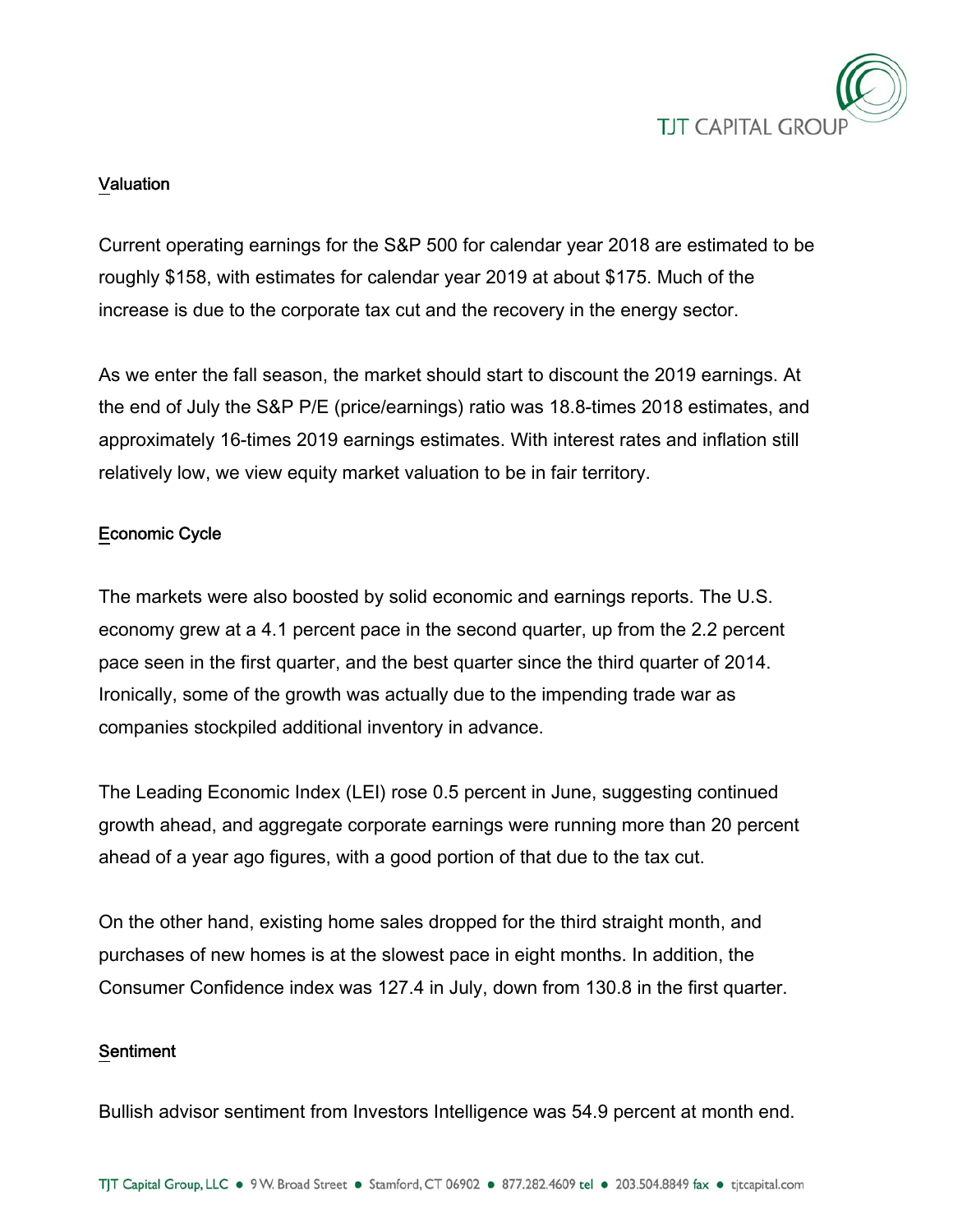

We view bullish sentiment as a contrary indicator as a higher number implies that money has already been invested. Therefore, the relatively high bullish sentiment is actually a negative in our view.

## Technical Factors

A number of technical factors that we look at are mixed, with some positives and negatives. This is consistent with the choppy action the market has experienced since late January. The last signal from the Dow Theory, for example, was a "sell" signal.

### **Outlook**

The European Central Bank (ECB) announced that they expect key interest rates to remain at their present levels "at least through the summer of 2019, and in any case for as long as necessary" to ensure that inflation moves close to their 2 percent target. The ECB will continue to purchase 30 billion euros worth of bonds until the end of September, and then reduce the monthly purchase amount to 15 billion euros until the end of December 2018.

Nevertheless, interest rates have been moving up in many countries, albeit from a low level.

Despite the initial reaction by the U.S. equity markets, a protracted trade war with China is a real possibility, which would have major longer-term implications. Bond markets are already becoming increasingly jittery as input prices rise at a time when central banks attempt to extract themselves from years of massive bond purchases. Considering the explosion of debt since the financial crisis, real bond market weakness could spill over to stocks.

Following a nine year equity bull market, with federal debt in excess of \$21 trillion –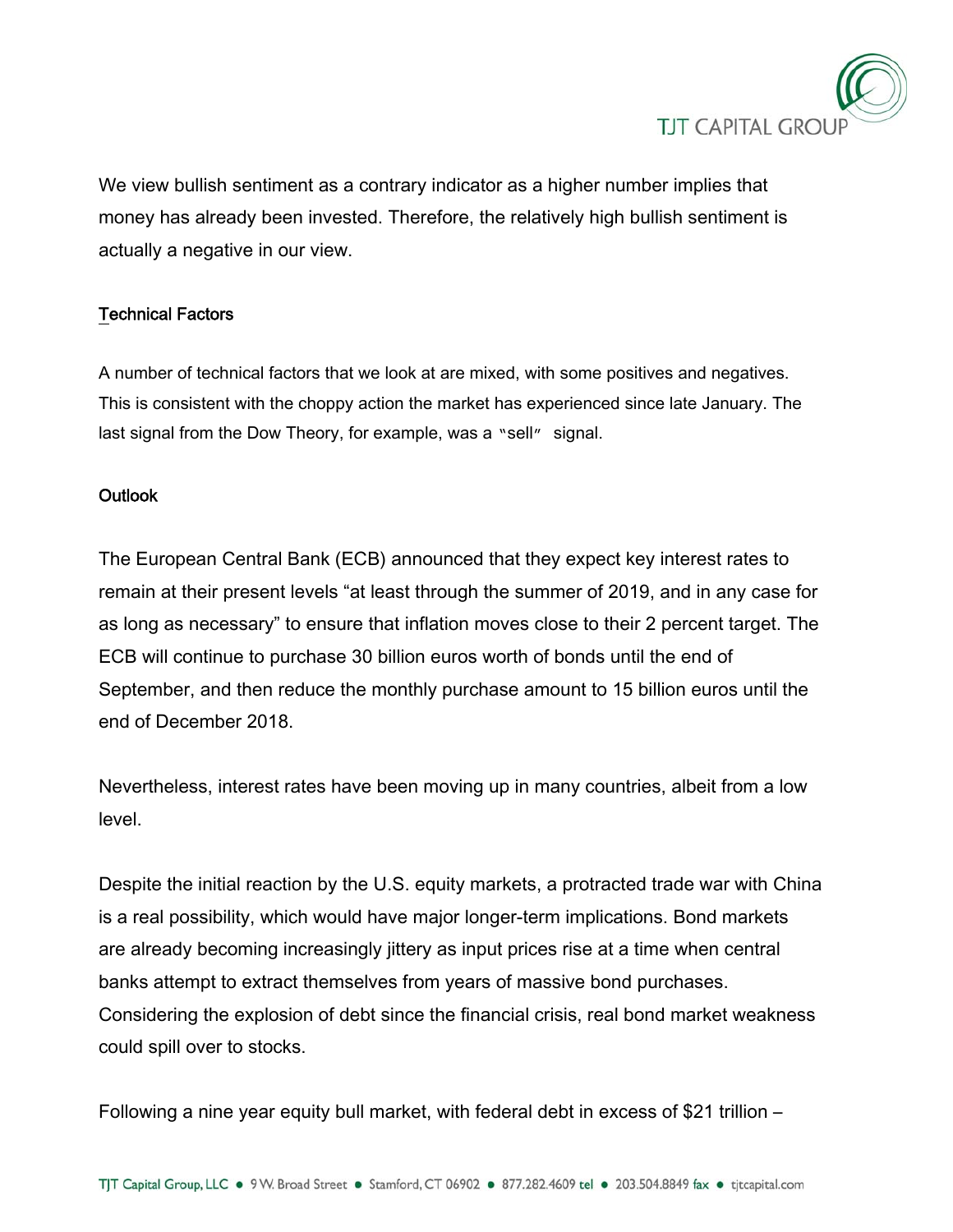

more than double the 2008 amount, and with a surge of new investment products that have not been tested in a tough market, the stakes are high.

The narrative (from the Trump administration) seems to be that China has more to lose, so that it is just a matter of time before China is forced to concede. Hence President Trump's tweet that "Trade wars are good, and easy to win."

For background, in late May it appeared as though U.S. Treasury Secretary Steve Mnuchin had negotiated a deal with China for them to purchase more U.S. products and reduce the size of the trade deficit. President Trump reportedly nixed that deal. Then, as July 6th approached, China's finance ministry stated that they would "absolutely not fire the first shot" in a trade war.

Tariffs were initiated by the U.S. on July  $6<sub>th</sub>$  on roughly \$34 billion worth of imports. China followed suit. Then, Larry Kudlow, chief economic adviser, publicly stated that China's President Xi Jinping doesn't want to make a deal. A spokeswoman for China's foreign ministry said Mr. Kudlow "distorted the facts and made bogus accusations" which was "shocking and beyond imagination." She further stated that the U.S. "flipflopping and promise-breaking is recognized globally."

President Trump met with Jean-Claude Junker, President of the European Commission, in late July to talk trade. Following that meeting, President Trump tweeted "European Union leaders told me that they would start buying soybeans from our great farmers immediately." However, Mr. Junker told reporters that the U.S. "heavily insisted to insert the whole field of agricultural products [soybeans]…We refused that."

Nevertheless, following that meeting Larry Kudlow said the "U.S. and EU will be allied in the fight against China." Mr. Kudlow believes that increasing tariffs on China will bring them to the negotiating table. Yet in that same interview Mr. Kudlow admitted that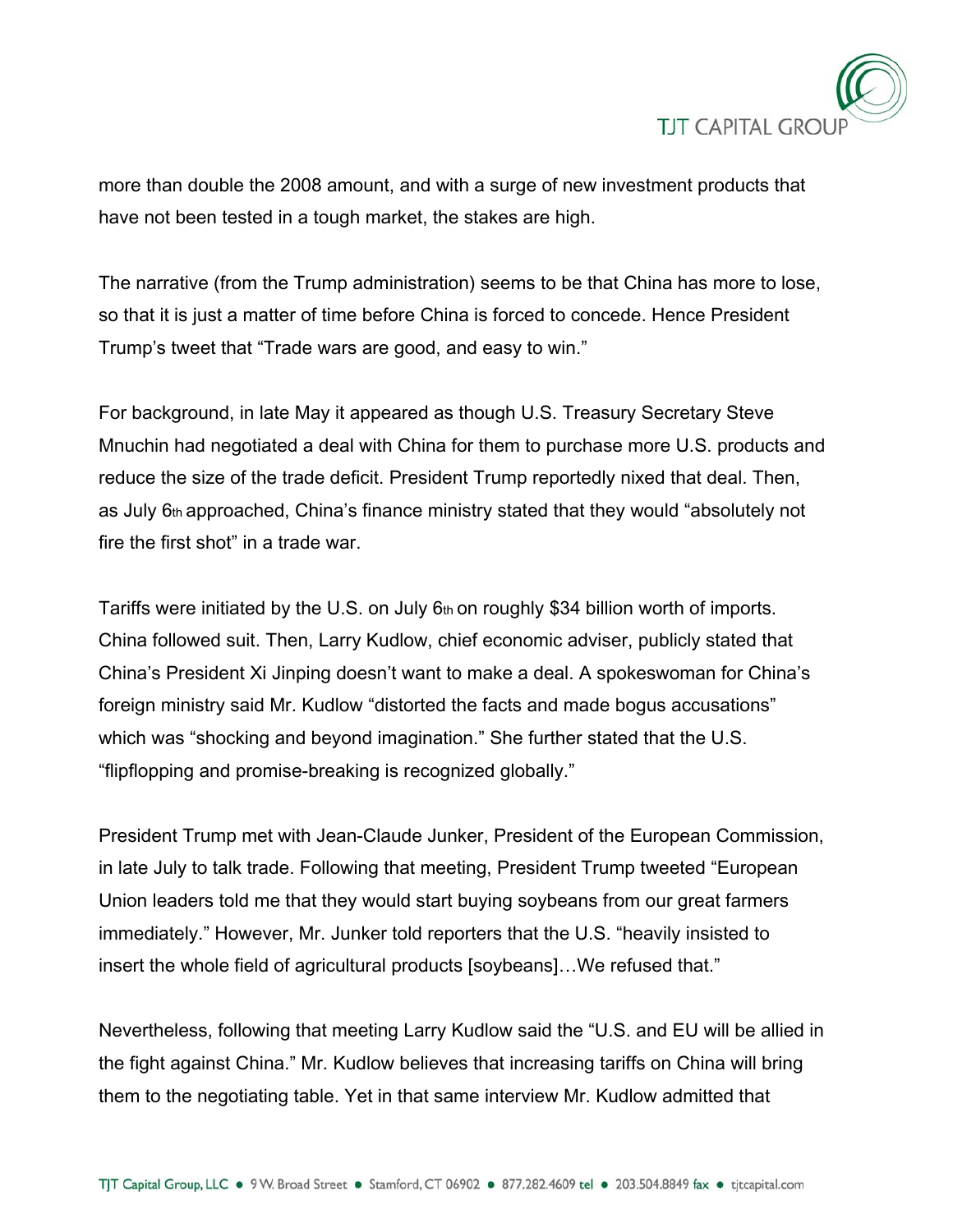

communications with China "have gone very dark."

On July  $31_{st}$  the U.S. markets rallied on a report that hinted trade negotiations with China were going to restart. However, less than a day later President Trump threatened China with tariffs on an additional \$200 billion worth of goods.

Clearly we are dealing with a high level of uncertainty, which could cause another spike in volatility similar to what we saw in late January/early February. There are always casualties in war, and the Trump administration may be overplaying their hand and underestimating China's resolve. The U.S. has an important mid-term election in less than 100 days; China's President Xi Jinping is essentially leader for life. Moreover, China's economic nationalism has led to boycotts of certain foreign brands in the past.

Trade aside, the major variables that have historically been favorable to the markets are present. The economy is growing, corporate profits are on the rise, and interest rates, while moving up – are not at the levels that have been hostile to economic growth in the past. Investor sentiment, however, a contrary indicator, is more bullish than we would like to see given the uncertainty around trade. And our technical work is neutral with both positives and negatives.

That said, significant uncertainty exists due specifically to the trade issue. Tariffs cause prices to rise, which eventually flows through to the consumer. Moreover, tariffs can wreak havoc with one's supply chain as lead times for materials are pushed out and companies are forced to scramble to find additional resources. In addition, many companies are not going to look to expand capacity until we are closer to a resolution.

So while our \$20 trillion economy is not going to be hurt by a few weeks of higher prices, the market is not priced for a long trade war. As a reminder, issues with China